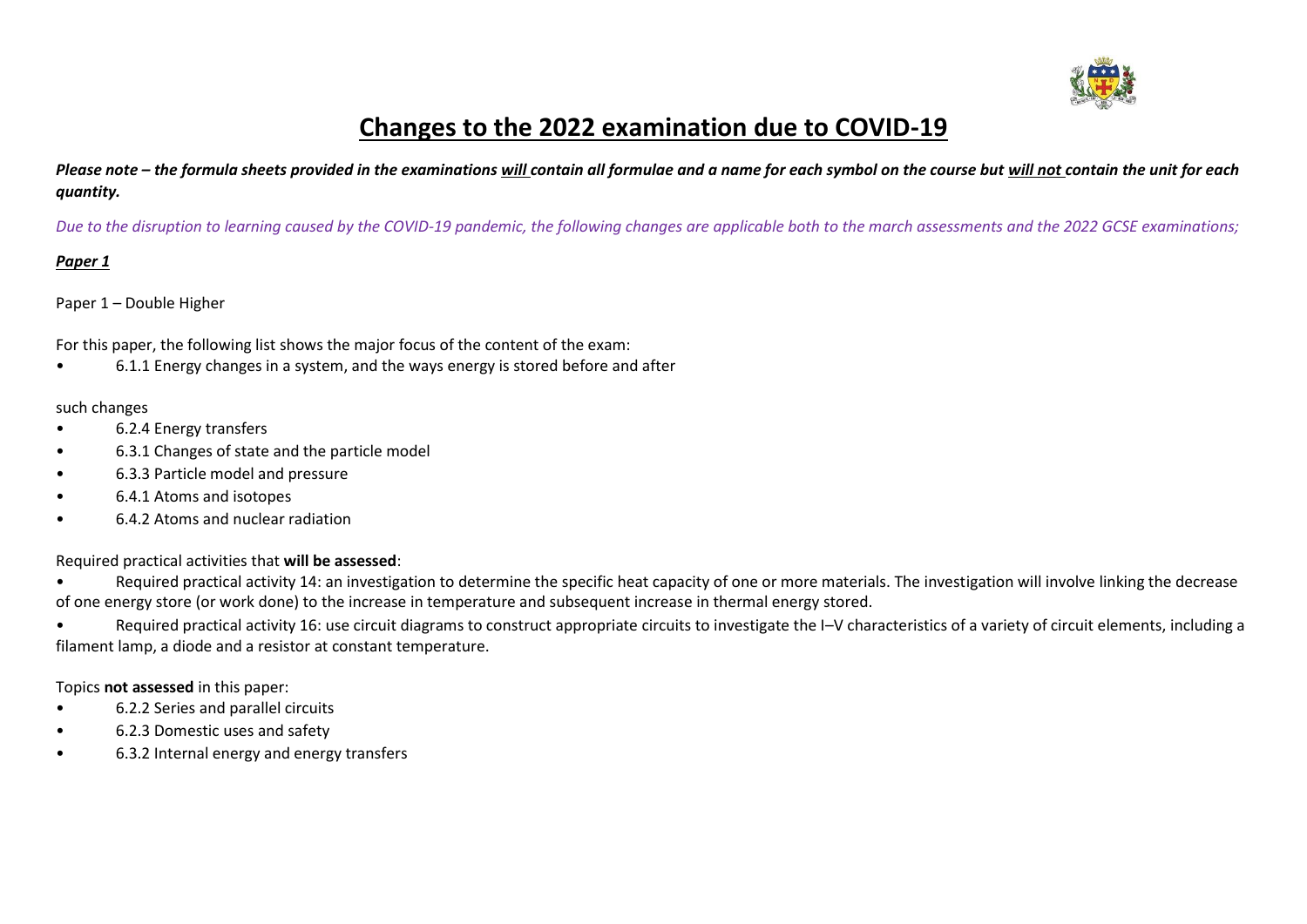

### *Paper 2*

Paper 2 – Double Higher

### For this paper, the following list shows the major focus of the content of the exam:

- 6.5.1 Forces and their interactions
- 6.5.4.1 Describing motion along a line
- 6.5.4.2 Forces, accelerations and Newton's Laws of motion
- 6.5.5 Momentum
- 6.6.2 Electromagnetic waves
- 6.7.2 The motor effect

### Required practical activity that **will be assessed**:

• Required practical activity 21: investigate how the amount of infrared radiation absorbed or radiated by a surface depends on the nature of that surface.

### Topics **not assessed** in this paper:

- 6.5.3 Forces and elasticity
- 6.5.4.3 Forces and braking
- 6.7.1 Permanent and induced magnetism, magnetic forces and fields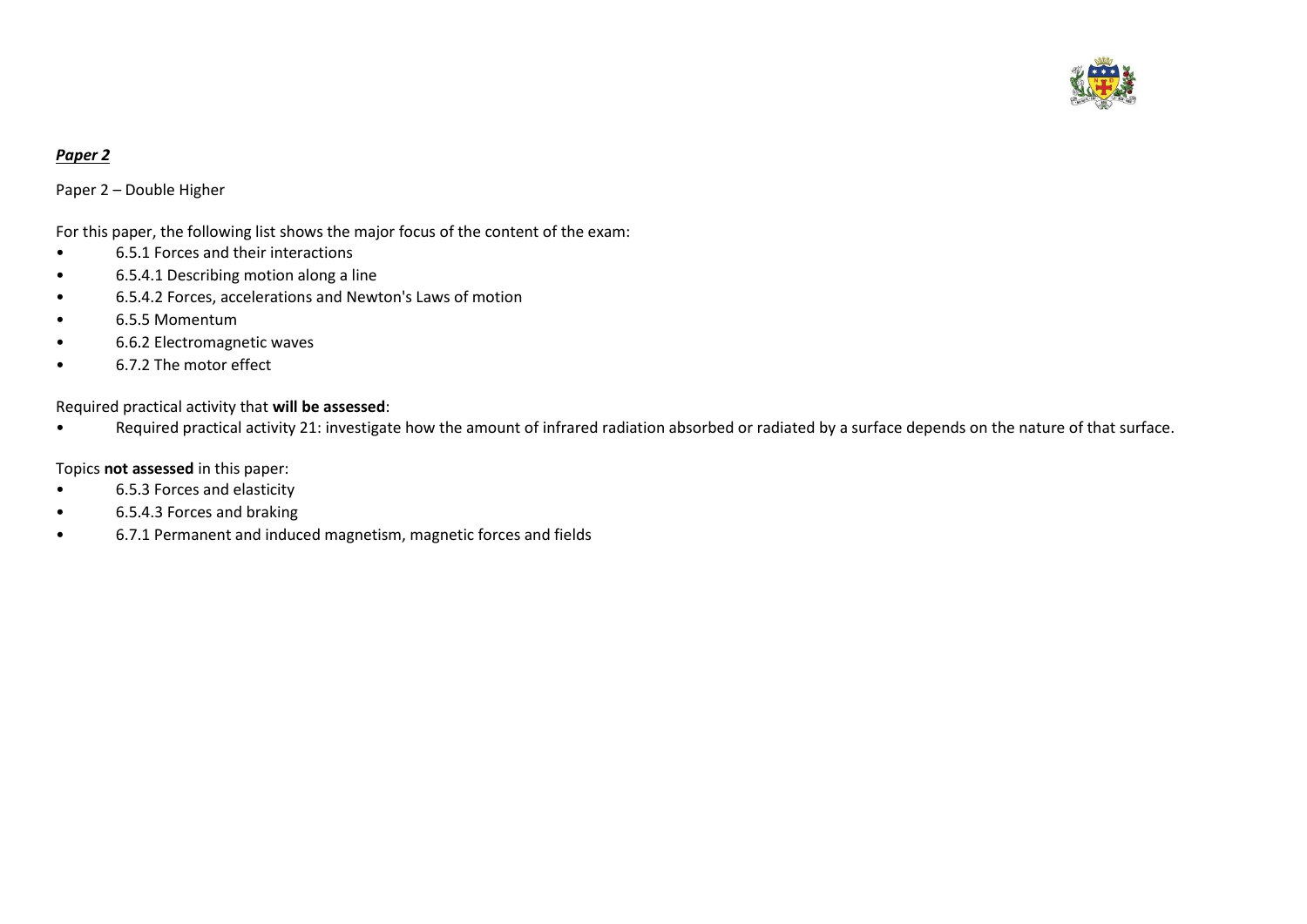# $CGP$ **GCSE Physics** For AOA (Grade 9-1) **The Revision Guide** Includes Free Online Edition

### **Physics Revision plan**

Reminders:

- **Exam board = AQA Physics**
- **Useful textbooks for revision**
- **You can watch videos of all the topics and required practical's here:** Physics Paper 1 [Freesciencelessons -](https://www.youtube.com/c/Freesciencelessons/playlists?view=50&sort=dd&shelf_id=2) YouTube Physics Paper 2 [Freesciencelessons -](https://www.youtube.com/c/Freesciencelessons/playlists?view=50&shelf_id=5) YouTube
- **Doing revision little and often is better than doing lots in one go.**
- **Make sure you do lots of exam practice questions as well as revising the content.**

There will be Two Physics Papers – 1 hour 45 minutes for triple award papers and 1 hour 15 minutes for  $\frac{1}{2}$ 

### Paper 1 contains;

- Energy (topic 1)
- Electricity (topic 2)
- Particle nature of matter (topic 3)
- Atomic Structure (topic 4)

### Paper 2 contains

- Forces (topic 5)
- Waves (topic 6)
- Magnetism and Electromagnetism (topic 7)
- Space Physics (topic 8 Triple award only)

*IMPORTANT NOTE – CHANGES TO THE 2022 PAPER AND 2022 SECOND ASSESSMENT WEEK*

*Please see the bottom of the document for a full list of the topics that will be assessed in the 2022 examinations.*

*To help with revision, all topics that will not be on the GCSE exam (and therefore will be removed from the march assessments) are highlighted in red.*

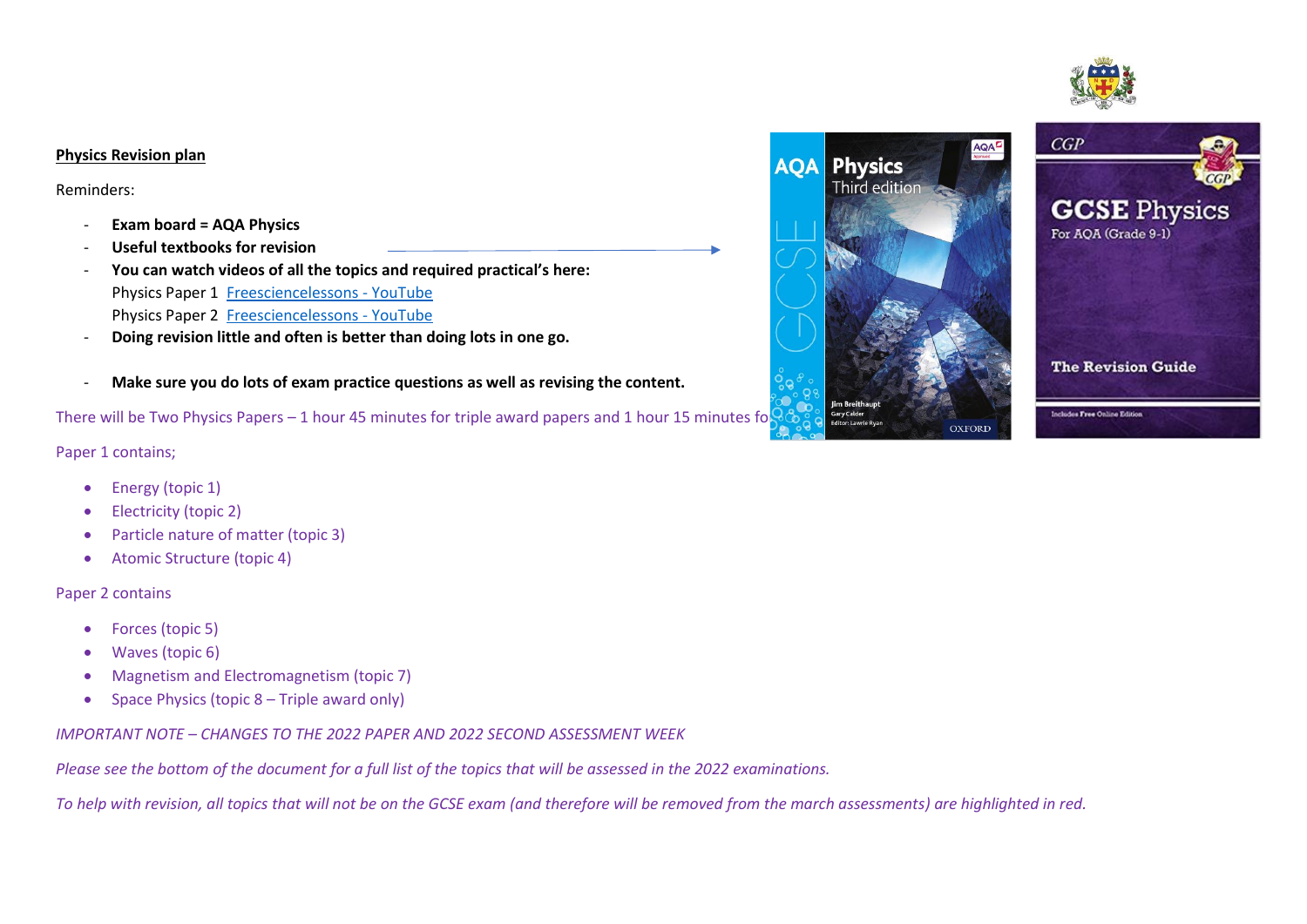

| <b>Topic</b>   | Topic to be covered with a list of<br>key ideas you should know for each<br>topic                                                                                                                                                                                                                                                                                                                                                                                       | <b>Revision activities to choose from</b>                                                                                                                                                                                                                                                                                                                                                                                                                                                                                       |                                                                                      |                                                                                                                                                                  |  |
|----------------|-------------------------------------------------------------------------------------------------------------------------------------------------------------------------------------------------------------------------------------------------------------------------------------------------------------------------------------------------------------------------------------------------------------------------------------------------------------------------|---------------------------------------------------------------------------------------------------------------------------------------------------------------------------------------------------------------------------------------------------------------------------------------------------------------------------------------------------------------------------------------------------------------------------------------------------------------------------------------------------------------------------------|--------------------------------------------------------------------------------------|------------------------------------------------------------------------------------------------------------------------------------------------------------------|--|
| $\mathbf{1}$   | <b>Energy</b><br>Energy stores<br>Conservation of energy<br>Work and Power<br>GPE, KE, EE stores<br>$\overline{a}$<br>Energy dissipation<br>$\overline{\phantom{m}}$<br>Efficiency<br>$\overline{a}$<br><b>Electrical appliances</b><br>$\overline{a}$<br>Energy transfer by<br>conduction and radiation<br><b>Specific Heat Capacity</b><br><b>Heating and Insulating</b><br>Energy demands<br>Energy from wind, water,<br>Sun and Earth<br>Energy and the environment | Do some revision questions from past papers - AQA GCSE (9-1) Physics Revision - PMT<br>(physicsandmathstutor.com)<br>Using Oak National Academy to watch the videos:<br>Energy - Oak National Academy (thenational.academy)<br>Using BBC Bitesize:<br>$\bullet$<br><b>Energy - GCSE Physics Revision - AQA - BBC Bitesize</b><br>Using the Notre Dame revision videos and knowledge builders<br>$\bullet$                                                                                                                       |                                                                                      |                                                                                                                                                                  |  |
|                |                                                                                                                                                                                                                                                                                                                                                                                                                                                                         | Topic 1:<br>Energy                                                                                                                                                                                                                                                                                                                                                                                                                                                                                                              | Lesson 1 - Energy Basics<br>Lesson 2 - Energy Conservation                           | https://web.microsoftstream.com/video/34dd2840-d346-<br>4117-b46e-6fdf807c949e<br>https://web.microsoftstream.com/video/8f2d89b7-2e47-                           |  |
|                |                                                                                                                                                                                                                                                                                                                                                                                                                                                                         |                                                                                                                                                                                                                                                                                                                                                                                                                                                                                                                                 | Lesson 3 - Energy Formulae                                                           | 4e9f-bf55-a2f44d804660<br>https://web.microsoftstream.com/video/76ecb48e-f0f3-<br>4243-8f59-f23d5d246307                                                         |  |
|                |                                                                                                                                                                                                                                                                                                                                                                                                                                                                         |                                                                                                                                                                                                                                                                                                                                                                                                                                                                                                                                 | Lesson 4 - Required Practical's<br>Lesson 5 - Power Stations                         | https://web.microsoftstream.com/video/ec25a32b-b396-<br>4e8d-a6ab-aa34476015a4<br>https://web.microsoftstream.com/video/07e38419-9b2e-<br>4182-b6b2-85f71b62c559 |  |
| $\overline{2}$ | <b>Electricity</b><br><b>Electrical charges and fields</b><br>Current and charge<br>$\overline{\phantom{a}}$                                                                                                                                                                                                                                                                                                                                                            | Answer and self-assess the exam questions in the files section in teams under Energy<br>$\bullet$<br>Do some revision questions from past papers - AQA GCSE (9-1) Physics Revision - PMT<br>$\bullet$<br>(physicsandmathstutor.com)<br>Using national oak academy to watch the videos:<br>$\bullet$<br><b>Electricity - Oak National Academy (thenational.academy)</b><br>Using BBC Bitesize:<br><b>Electricity - GCSE Physics Revision - AQA - BBC Bitesize</b><br>Using the Notre Dame revision videos and knowledge builders |                                                                                      |                                                                                                                                                                  |  |
|                | <b>Potential difference</b><br>Resistance<br>IV graphs<br><b>Series and Parallel circuits</b>                                                                                                                                                                                                                                                                                                                                                                           |                                                                                                                                                                                                                                                                                                                                                                                                                                                                                                                                 |                                                                                      |                                                                                                                                                                  |  |
|                | Ac/dc<br>Cables and plugs<br><b>Electrical Power and</b><br>efficiency<br><b>Domestic Uses and Safety</b>                                                                                                                                                                                                                                                                                                                                                               | Topic 2:<br>Electricity                                                                                                                                                                                                                                                                                                                                                                                                                                                                                                         | Lesson 1 - Electricity<br><b>Basics</b><br>Lesson 2 - Resistors and V<br>vs I graphs | https://web.microsoftstream.com/video/4ecf3ec1-5f19-<br>48a3-b582-e21efdaa7c98<br>https://web.microsoftstream.com/video/241d1a4e-3491-<br>4251-9dde-73fa1fa3c7a3 |  |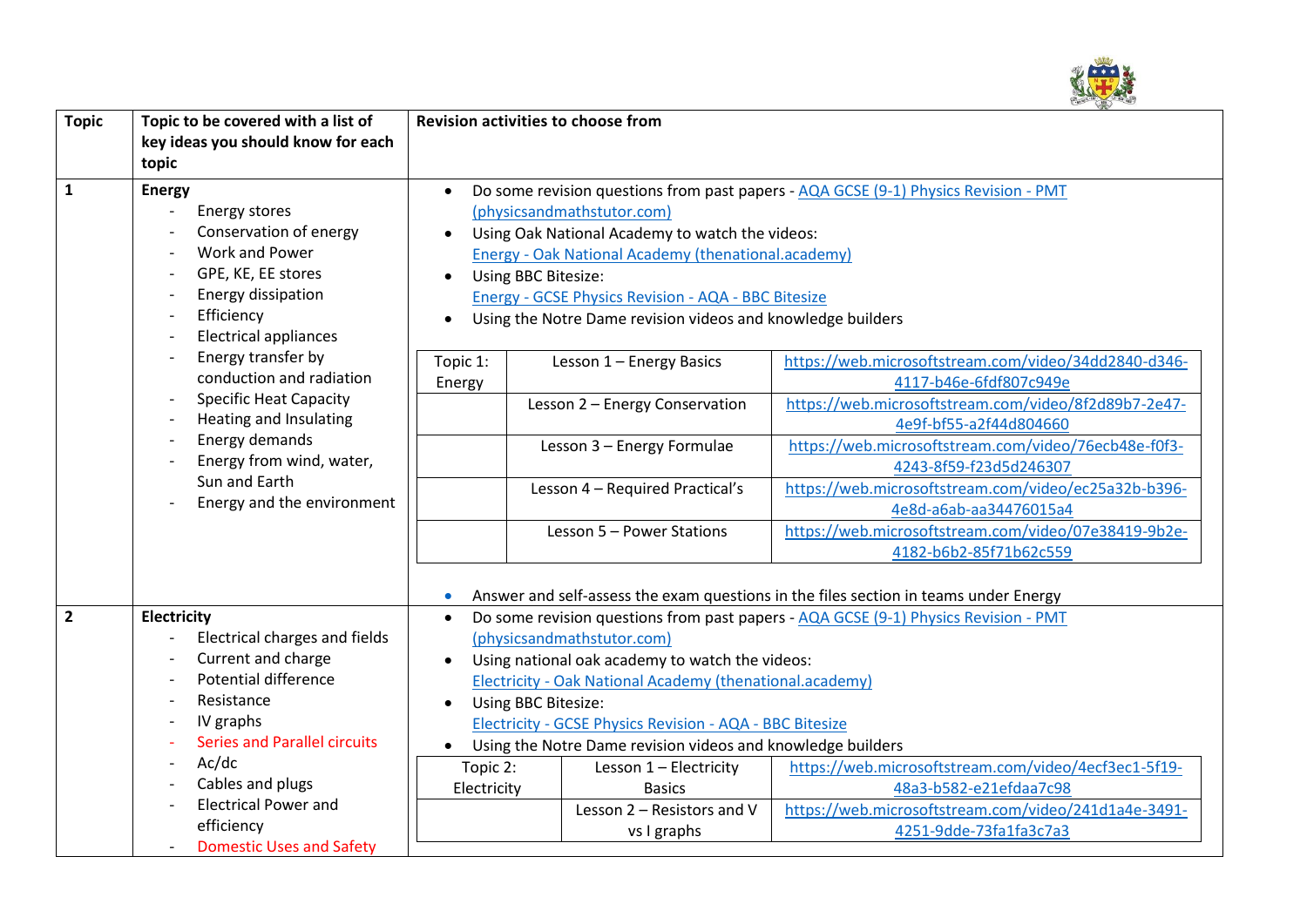

|                                                                 |                                  |                                                                                                                   | Lesson 3 - Static Electricity                                 | https://web.microsoftstream.com/video/75de25cf-8404-                                                    |  |  |
|-----------------------------------------------------------------|----------------------------------|-------------------------------------------------------------------------------------------------------------------|---------------------------------------------------------------|---------------------------------------------------------------------------------------------------------|--|--|
|                                                                 |                                  |                                                                                                                   |                                                               | 4d23-ad48-6d7d4fc413b1                                                                                  |  |  |
|                                                                 |                                  |                                                                                                                   | Lesson 4 - Circuit Laws                                       | https://web.microsoftstream.com/video/12a8dced-e77c-                                                    |  |  |
|                                                                 |                                  |                                                                                                                   |                                                               | 42f2-953d-2f72cc322170                                                                                  |  |  |
|                                                                 |                                  |                                                                                                                   | Lesson $5$ - Electricity in the                               | https://web.microsoftstream.com/video/9199a112-8fc6-                                                    |  |  |
|                                                                 |                                  |                                                                                                                   | home                                                          | 4033-a7a5-5448c55e3bc7                                                                                  |  |  |
|                                                                 |                                  |                                                                                                                   |                                                               |                                                                                                         |  |  |
|                                                                 |                                  |                                                                                                                   |                                                               | Answer and self-assess the exam questions in the files section in teams under Electricity               |  |  |
| 3                                                               | <b>Particle Nature of Matter</b> | Do some revision questions from past papers - AQA GCSE (9-1) Physics Revision - PMT<br>$\bullet$                  |                                                               |                                                                                                         |  |  |
|                                                                 | Density of Materials             | (physicsandmathstutor.com)                                                                                        |                                                               |                                                                                                         |  |  |
|                                                                 | Temperature changes and          | Using national oak academy to watch the videos:<br>Unit - Oak National Academy (thenational.academy)<br>$\bullet$ |                                                               |                                                                                                         |  |  |
|                                                                 | energy                           |                                                                                                                   |                                                               |                                                                                                         |  |  |
| Particles in gasses (Higher<br>Using BBC Bitesize:<br>$\bullet$ |                                  |                                                                                                                   |                                                               |                                                                                                         |  |  |
|                                                                 | only)                            | Particle model of matter - GCSE Physics (Single Science) Revision - AQA - BBC Bitesize<br>$\bullet$               |                                                               |                                                                                                         |  |  |
|                                                                 |                                  | Using the Notre Dame revision videos and knowledge builders<br>$\bullet$                                          |                                                               |                                                                                                         |  |  |
|                                                                 |                                  | Lesson 1 - Density                                                                                                |                                                               | https://web.microsoftstream.com/video/548a780d-                                                         |  |  |
|                                                                 |                                  |                                                                                                                   |                                                               | dd23-486b-b43f-66ba2c986ed7                                                                             |  |  |
|                                                                 |                                  | Supplementary Lesson-                                                                                             |                                                               | https://web.microsoftstream.com/video/01e43025-                                                         |  |  |
|                                                                 |                                  | Pressure (HT only)                                                                                                |                                                               | 8c4e-4acf-8238-862ff3fb21ce                                                                             |  |  |
|                                                                 |                                  | Lesson 2 - Pressure, Volume                                                                                       |                                                               | https://web.microsoftstream.com/video/11a70068-                                                         |  |  |
|                                                                 |                                  | and Temperature                                                                                                   |                                                               | d700-4312-be4f-66fba8aca42e                                                                             |  |  |
|                                                                 |                                  | Lesson 3 - Specific Latent Heat                                                                                   |                                                               | https://web.microsoftstream.com/video/c898d413-                                                         |  |  |
|                                                                 |                                  |                                                                                                                   |                                                               | a1d6-4f84-979a-cef6009bdd2f                                                                             |  |  |
|                                                                 |                                  |                                                                                                                   |                                                               |                                                                                                         |  |  |
|                                                                 |                                  |                                                                                                                   |                                                               | Answer and self-assess the exam questions in the files section in teams under Particle Nature of Matter |  |  |
| $\overline{4}$                                                  | <b>Atomics</b>                   | $\bullet$                                                                                                         |                                                               | Do some revision questions from past papers - AQA GCSE (9-1) Physics Revision - PMT                     |  |  |
|                                                                 | Atoms                            | (physicsandmathstutor.com)                                                                                        |                                                               |                                                                                                         |  |  |
|                                                                 | Discovery of nucleus             | Using national oak academy to watch the videos:                                                                   |                                                               |                                                                                                         |  |  |
|                                                                 | Alpha, beta, gamma               |                                                                                                                   | Atomic Structure - Oak National Academy (thenational.academy) |                                                                                                         |  |  |
|                                                                 | radiation                        | Using BBC Bitesize:<br>$\bullet$                                                                                  |                                                               |                                                                                                         |  |  |
|                                                                 | Half-life                        | Atomic structure - GCSE Physics Revision - AQA - BBC Bitesize                                                     |                                                               |                                                                                                         |  |  |
|                                                                 | Radiation in medicine            | $\bullet$                                                                                                         | Using the Notre Dame revision videos and knowledge builders   |                                                                                                         |  |  |
|                                                                 | <b>Fission and Fusion</b>        | Topic 4:                                                                                                          | Lesson 1 - Atomic Structure                                   | https://web.microsoftstream.com/video/3dfc8438-09db-                                                    |  |  |
|                                                                 | Nuclear issues                   | <b>Atomics</b>                                                                                                    |                                                               | 41b7-85bd-604022cdbb9f                                                                                  |  |  |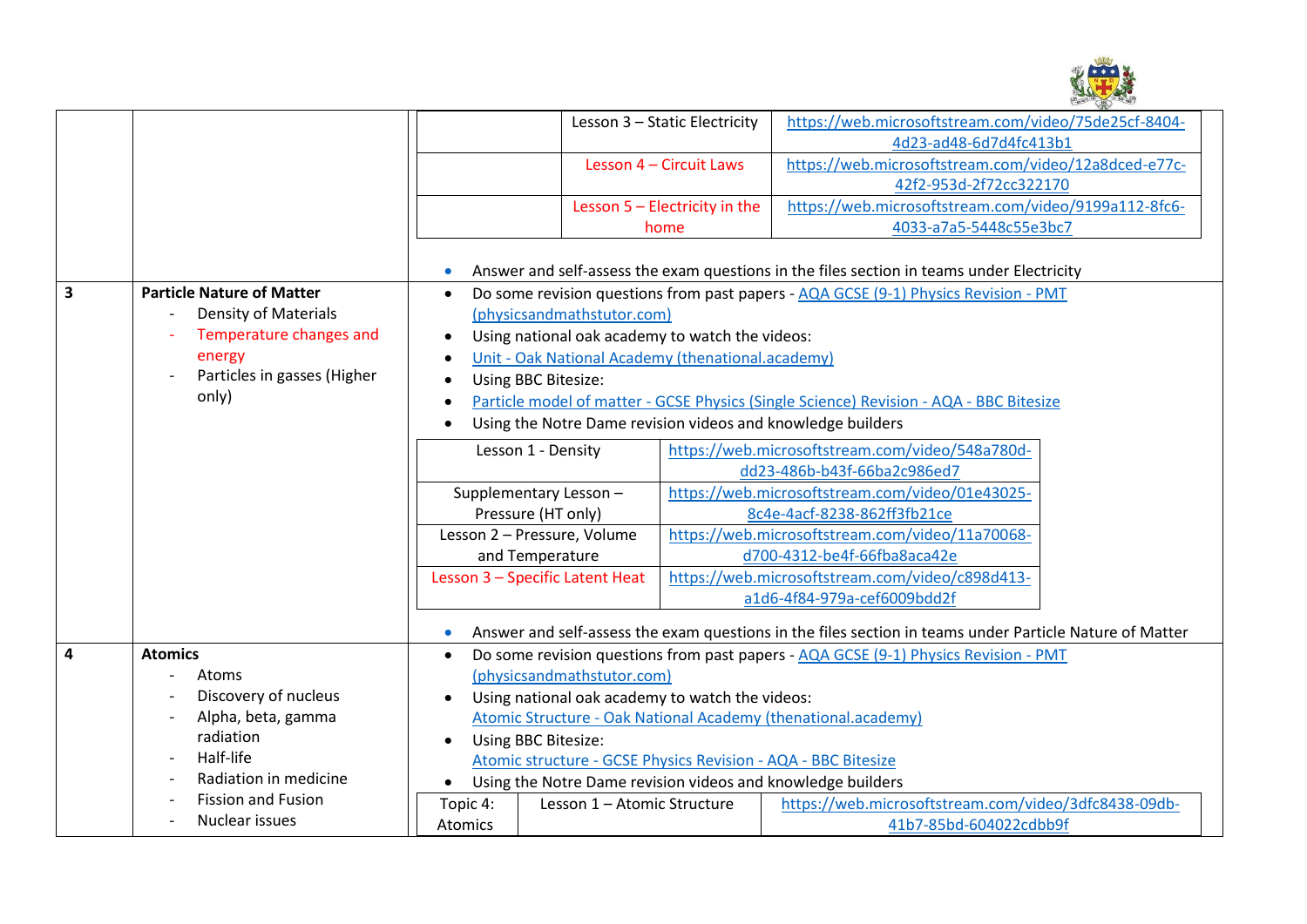

|   |                                                                                                                                                                                                                      |                                                                                  | Lesson 2 - Radiation and it's                                            | https://web.microsoftstream.com/video/421d7f1b-4799-                                  |  |
|---|----------------------------------------------------------------------------------------------------------------------------------------------------------------------------------------------------------------------|----------------------------------------------------------------------------------|--------------------------------------------------------------------------|---------------------------------------------------------------------------------------|--|
|   |                                                                                                                                                                                                                      |                                                                                  | 42ee-95b8-520cff5f0619<br>uses                                           |                                                                                       |  |
|   |                                                                                                                                                                                                                      |                                                                                  | Lesson 3 - Half Life and                                                 | https://web.microsoftstream.com/video/2526710d-c9dd-                                  |  |
|   |                                                                                                                                                                                                                      |                                                                                  | <b>Radioactive Dating</b>                                                | 4e35-a9a8-a352bbbdcbed                                                                |  |
|   |                                                                                                                                                                                                                      |                                                                                  | Lesson 4 - Radiation Exposure                                            | https://web.microsoftstream.com/video/3a921940-0f35-                                  |  |
|   |                                                                                                                                                                                                                      |                                                                                  |                                                                          | 4127-bca3-eb06aef06e5f                                                                |  |
|   |                                                                                                                                                                                                                      |                                                                                  | Lesson 5 (Triple Only) - Fusion                                          | https://web.microsoftstream.com/video/5fbda3aa-62fb-                                  |  |
|   |                                                                                                                                                                                                                      |                                                                                  | and Fission                                                              | 4667-b5c0-00f49eb7ee20                                                                |  |
|   |                                                                                                                                                                                                                      |                                                                                  |                                                                          |                                                                                       |  |
|   |                                                                                                                                                                                                                      | $\bullet$                                                                        |                                                                          | Answer and self-assess the exam questions in the files section in teams under Atomics |  |
| 5 | <b>Forces</b>                                                                                                                                                                                                        | $\bullet$                                                                        |                                                                          | Do some revision questions from past papers - AQA GCSE (9-1) Physics Revision - PMT   |  |
|   | <b>Vectors and Scalars</b><br>$\blacksquare$                                                                                                                                                                         |                                                                                  | (physicsandmathstutor.com)                                               |                                                                                       |  |
|   | Forces between objects                                                                                                                                                                                               |                                                                                  | Using Oak National Academy to watch the videos:                          |                                                                                       |  |
|   | <b>Resultant forces</b>                                                                                                                                                                                              |                                                                                  | Forces - Oak National Academy (thenational.academy) (exclude L9, 10, 11) |                                                                                       |  |
|   | <b>Forces and elasticity</b><br>$\overline{\phantom{a}}$                                                                                                                                                             | $\bullet$                                                                        | Using BBC Bitesize:                                                      |                                                                                       |  |
|   | Moments, levers and gears,<br>$\overline{\phantom{a}}$                                                                                                                                                               | Forces - GCSE Physics Revision - AQA - BBC Bitesize (exclude pressure in fluids) |                                                                          |                                                                                       |  |
|   | equilibrium                                                                                                                                                                                                          | $\bullet$                                                                        | Using the Notre Dame revision videos and knowledge builders              |                                                                                       |  |
|   | Centre of mass                                                                                                                                                                                                       |                                                                                  |                                                                          |                                                                                       |  |
|   | Resolving forces<br>Speed, velocity, acceleration<br><b>Motion Graphs</b><br>Force and acceleration<br>Weight and terminal velocity<br><b>Forces and braking</b><br>Momentum, conservation,<br>impact forces, safety | Topic 5:                                                                         | Lesson 1 - Forces and Motion                                             | https://web.microsoftstream.com/video/1a1b8564-e2cf-                                  |  |
|   |                                                                                                                                                                                                                      | Forces                                                                           |                                                                          | 4002-a104-c59f2385c446                                                                |  |
|   |                                                                                                                                                                                                                      |                                                                                  | Lesson 2 - Vectors and Scalars                                           | https://web.microsoftstream.com/video/844a366c-65e1-                                  |  |
|   |                                                                                                                                                                                                                      |                                                                                  |                                                                          | 47c6-bb1b-722668bc59c2                                                                |  |
|   |                                                                                                                                                                                                                      |                                                                                  | Lesson 3 - Newton's Laws                                                 | https://web.microsoftstream.com/video/363f6e70-420a-                                  |  |
|   |                                                                                                                                                                                                                      |                                                                                  |                                                                          | 4ab9-b698-e239bfe2e5f1                                                                |  |
|   |                                                                                                                                                                                                                      |                                                                                  | Lesson 4 - Stopping distance                                             | https://web.microsoftstream.com/video/f5f1f3ea-a92a-                                  |  |
|   |                                                                                                                                                                                                                      |                                                                                  |                                                                          | 402c-80c7-5937590f54f0                                                                |  |
|   |                                                                                                                                                                                                                      |                                                                                  | Lesson 5 - Hooke's Law and                                               | https://web.microsoftstream.com/video/c720b68c-bda9-                                  |  |
|   |                                                                                                                                                                                                                      |                                                                                  | <b>Formulae Practice</b>                                                 | 4d87-a68e-353c6f8d53fc                                                                |  |
|   |                                                                                                                                                                                                                      |                                                                                  | Lesson 6 - Motion Graphs                                                 | https://web.microsoftstream.com/video/6ab5c367-e3c3-                                  |  |
|   |                                                                                                                                                                                                                      |                                                                                  |                                                                          | 4a39-99c1-93de5cbe3647                                                                |  |
|   |                                                                                                                                                                                                                      |                                                                                  | Lesson 7 - Motion Equations                                              | https://web.microsoftstream.com/video/41c77a50-a64b-                                  |  |
|   |                                                                                                                                                                                                                      |                                                                                  |                                                                          | 43c4-8959-673a661ccdcd                                                                |  |
|   |                                                                                                                                                                                                                      |                                                                                  | Lesson 8 - Momentum                                                      | https://web.microsoftstream.com/video/915486b5-b3b2-                                  |  |
|   |                                                                                                                                                                                                                      |                                                                                  |                                                                          | 437d-8014-9565044d98d4                                                                |  |
|   |                                                                                                                                                                                                                      |                                                                                  |                                                                          |                                                                                       |  |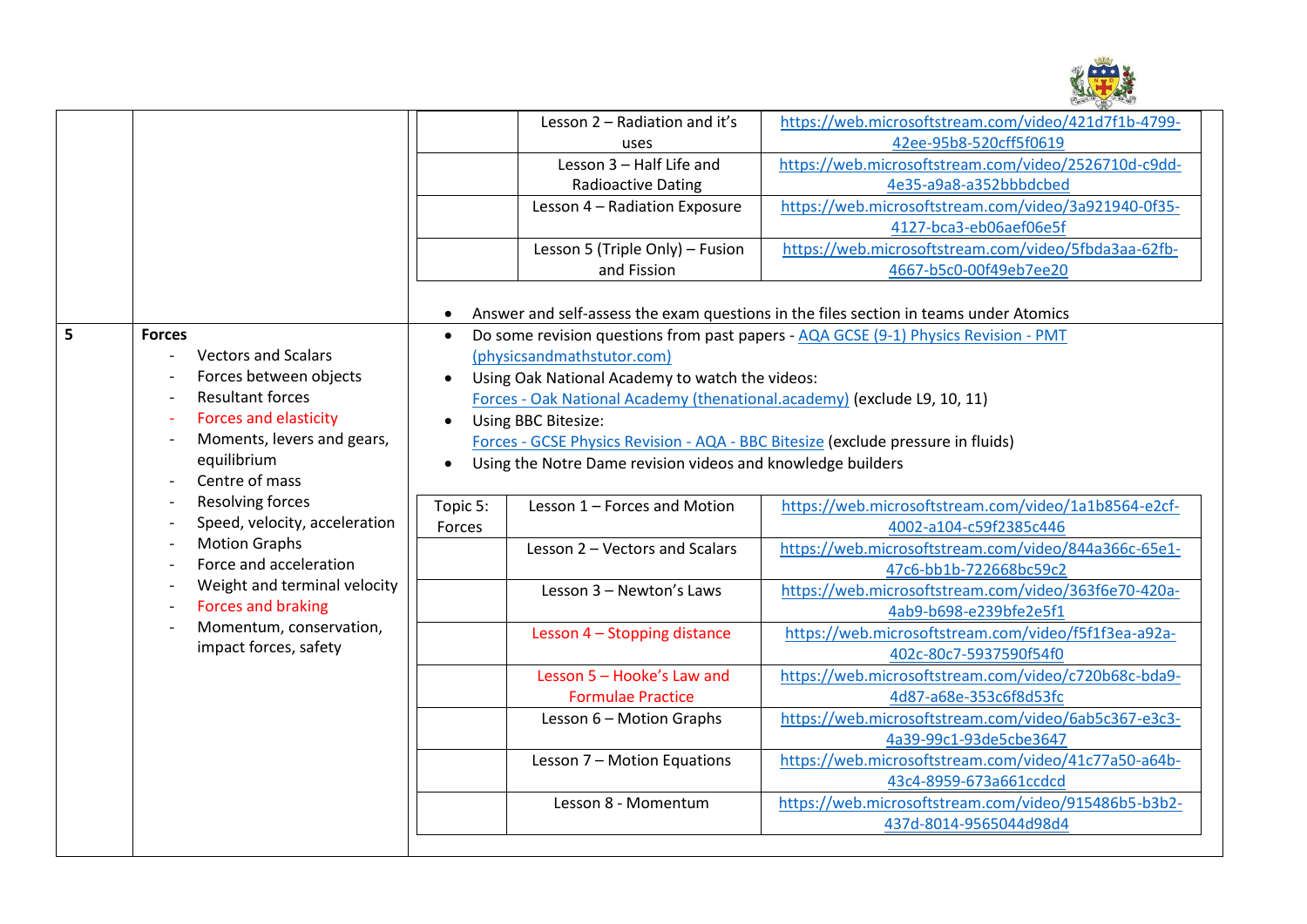

|                  |                                                         | Answer and self-assess the exam questions in the files section in teams under Forces.<br>$\bullet$                             |                                 |                                                      |  |
|------------------|---------------------------------------------------------|--------------------------------------------------------------------------------------------------------------------------------|---------------------------------|------------------------------------------------------|--|
|                  |                                                         |                                                                                                                                |                                 |                                                      |  |
| $\boldsymbol{6}$ | <b>Waves</b>                                            | Do some revision questions from past papers - AQA GCSE (9-1) Physics Revision - PMT<br>$\bullet$                               |                                 |                                                      |  |
|                  | Types of waves and their                                | (physicsandmathstutor.com)                                                                                                     |                                 |                                                      |  |
|                  | properties                                              | Using national oak academy to watch the videos:<br>$\bullet$                                                                   |                                 |                                                      |  |
|                  | Wave equation<br>$\overline{\phantom{a}}$               | Waves - Oak National Academy (thenational.academy)                                                                             |                                 |                                                      |  |
|                  | Reflection and refraction                               | Using BBC Bitesize:<br>$\bullet$                                                                                               |                                 |                                                      |  |
|                  | Sound waves                                             | Waves - GCSE Physics Revision - AQA - BBC Bitesize                                                                             |                                 |                                                      |  |
|                  | Uses of ultrasound                                      | Using the Notre Dame revision videos and knowledge builders<br>$\bullet$                                                       |                                 |                                                      |  |
|                  | Seismic waves<br>$\overline{\phantom{a}}$               | Topic 6:                                                                                                                       | Lesson 1: Wave Behaviour and    | https://web.microsoftstream.com/video/f6c7c81e-6e20- |  |
|                  | Electromagnetic spectrum<br>Light, infrared, microwaves | Waves                                                                                                                          | the Wave Equation               | 41d9-81e3-26f3a7fe6f0c                               |  |
|                  | and radio waves                                         |                                                                                                                                | Lesson 2 - The Electromagnetic  | https://web.microsoftstream.com/video/41f373f2-b346- |  |
|                  | Communications                                          |                                                                                                                                | Spectrum                        | 4c1a-8f4b-2b1647e9bd51                               |  |
|                  | UV, X-ray and gamma                                     |                                                                                                                                | Lesson 3 - Waves for detection  | https://web.microsoftstream.com/video/01ecc23e-ef10- |  |
|                  | X-rays in medicine                                      |                                                                                                                                | and exploration                 | 4580-a8c7-be5c16870735                               |  |
|                  | Reflection and refraction of                            |                                                                                                                                | Lesson 4 - Wave Behaviour       | https://web.microsoftstream.com/video/78d019f9-d77b- |  |
|                  | light                                                   |                                                                                                                                |                                 | 4568-afd1-cc6150f8cbbf                               |  |
|                  | Light and colour<br>$\overline{\phantom{a}}$            |                                                                                                                                | Lesson 5 - Lenses               | https://web.microsoftstream.com/video/d9023508-0362- |  |
|                  | Lenses                                                  |                                                                                                                                |                                 | 439c-97b5-cb947756cd5b                               |  |
|                  |                                                         |                                                                                                                                | Lesson 6 - Black Body Radiation | https://web.microsoftstream.com/video/0e549dd3-7e8e- |  |
|                  |                                                         |                                                                                                                                |                                 | 4aaa-b5a4-829e77df0aa2                               |  |
|                  |                                                         |                                                                                                                                |                                 |                                                      |  |
| $\overline{7}$   | <b>Magnetism</b>                                        | Answer and self-assess the exam questions in the files section in teams under Waves                                            |                                 |                                                      |  |
|                  | <b>Magnetic fields around</b>                           | Do some revision questions from past papers - AQA GCSE (9-1) Physics Revision - PMT<br>$\bullet$<br>(physicsandmathstutor.com) |                                 |                                                      |  |
|                  | magnets and currents                                    | Using national oak academy to watch the videos:                                                                                |                                 |                                                      |  |
|                  | Electromagnets<br>÷,                                    | $\bullet$<br>Magnetism - Oak National Academy (thenational.academy)                                                            |                                 |                                                      |  |
|                  | Motor effect<br>$\overline{\phantom{a}}$                | Using BBC Bitesize:                                                                                                            |                                 |                                                      |  |
|                  | Generator effect, ac                                    | $\bullet$<br>Magnetism and electromagnetism - GCSE Physics Revision - AQA - BBC Bitesize                                       |                                 |                                                      |  |
|                  | generators                                              |                                                                                                                                |                                 |                                                      |  |
|                  | Transformers                                            | Using the Notre Dame revision videos and knowledge builders<br>$\bullet$<br>Topic 7:<br>Lesson 1 - Magnetism and               |                                 | https://web.microsoftstream.com/video/14375ff3-      |  |
|                  |                                                         | Magnetism and                                                                                                                  | Electromagnetism                | 6b6e-4793-8521-dbeb6b2b02b9                          |  |
|                  |                                                         | Electromagnetism                                                                                                               |                                 |                                                      |  |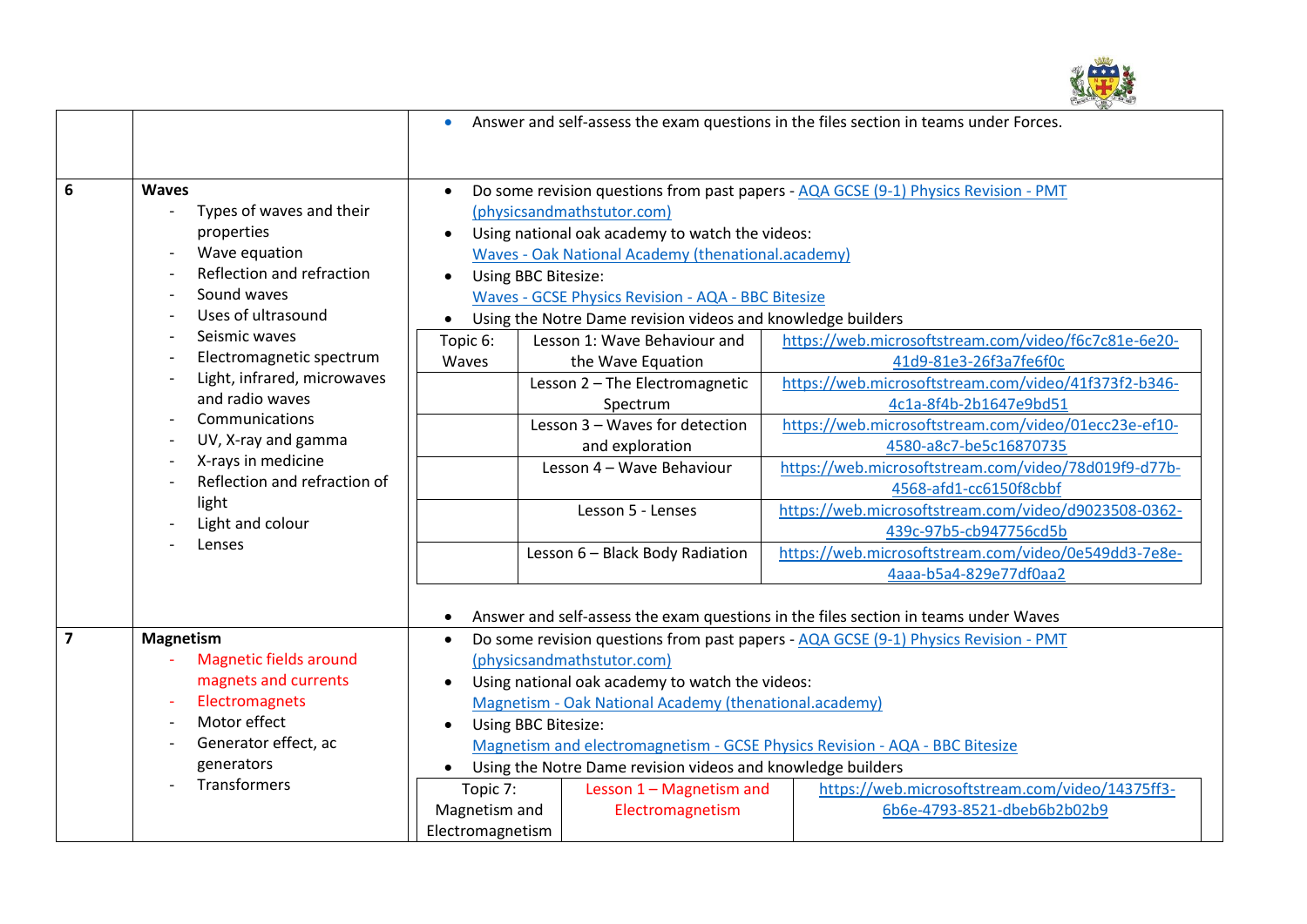

|                                                                              | Lesson 2 – The Motor Effect                                                                     | https://web.microsoftstream.com/video/6ff7ef90- |  |
|------------------------------------------------------------------------------|-------------------------------------------------------------------------------------------------|-------------------------------------------------|--|
|                                                                              |                                                                                                 | b56a-499c-affb-d8f5415a6b00                     |  |
|                                                                              | Lesson 3 - Electromagnetic                                                                      | https://web.microsoftstream.com/video/0d7998b1- |  |
|                                                                              | <b>Induction</b>                                                                                | 5b67-4d2f-9664-113c31c6eb7e                     |  |
|                                                                              | Lesson 4 - Alternators,                                                                         | https://web.microsoftstream.com/video/c70d1324- |  |
|                                                                              | <b>Dynamos and Other Devices</b>                                                                | 7cbe-45e9-9be8-a88b232bcb04                     |  |
|                                                                              | Lesson 5 - Transformers                                                                         | https://web.microsoftstream.com/video/224fcf1a- |  |
|                                                                              |                                                                                                 | 092f-42f5-a83a-b93851f0ff2d                     |  |
|                                                                              | Answer and self-assess the exam questions in the files section in teams under Magnetism         |                                                 |  |
| <b>Practical Skills</b><br>Practical Skills to carry out<br>an investigation | BBC Bitesize on Practical skills: Practical skills - GCSE Physics Revision - AQA - BBC Bitesize |                                                 |  |

### *Other support*

- Mr Pinder and Mr Day are running revision lessons right up until the exams start.
	- o *Thursday after school in Lab 9 with Mr Pinder (triple award)*
	- o *Thursday after school in Lab 8 with Mr Day (double award)*
	- o *Friday lunchtime in Lab 9 with Mr Pinder*
- If you want physical copies of the physics knowledge builders, ask Mr Pinder in Lab 9

### *Changes to the 2022 examination due to COVID-19*

*Please note – the formula sheets provided in the examinations will contain all formulae and a name for each symbol on the course but will not contain the unit for each quantity.*

*Due to the disruption to learning caused by the COVID-19 pandemic, the following changes are applicable both to the march assessments and the 2022 GCSE examinations;*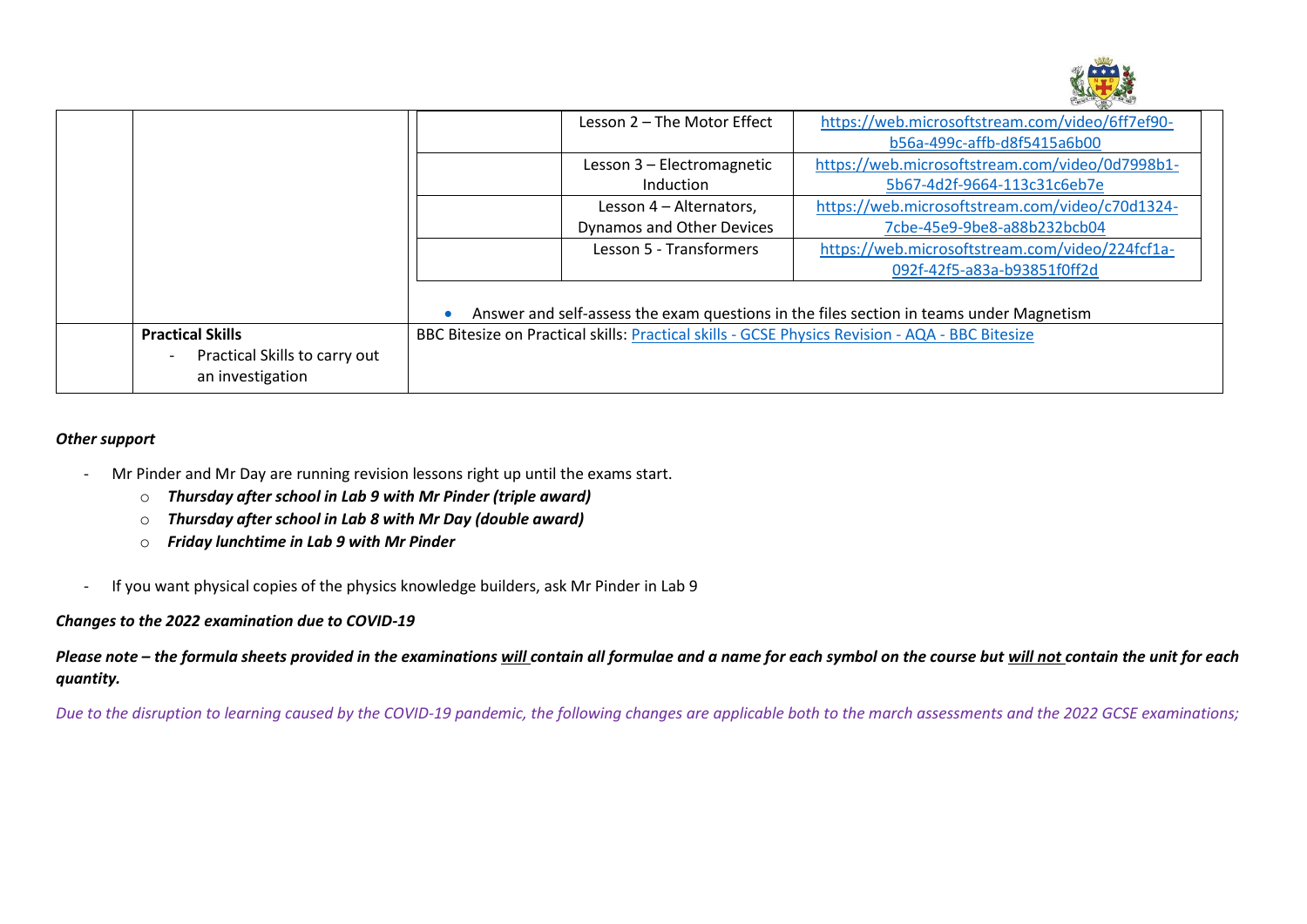

### *Paper 1*

Paper 1 – Double Higher

For this paper, the following list shows the major focus of the content of the exam:

- 6.1.1 Energy changes in a system, and the ways energy is stored before and after such changes
- 6.2.4 Energy transfers
- 6.3.1 Changes of state and the particle model
- 6.3.3 Particle model and pressure
- 6.4.1 Atoms and isotopes
- 6.4.2 Atoms and nuclear radiation

Required practical activities that **will be assessed**:

Required practical activity 14: an investigation to determine the specific heat capacity of one or more materials. The investigation will involve linking the decrease of one energy store (or work done) to the increase in temperature and subsequent increase in thermal energy stored.

• Required practical activity 16: use circuit diagrams to construct appropriate circuits to investigate the I–V characteristics of a variety of circuit elements, including a filament lamp, a diode and a resistor at constant temperature.

### Topics **not assessed** in this paper:

- 6.2.2 Series and parallel circuits
- 6.2.3 Domestic uses and safety
- 6.3.2 Internal energy and energy transfers

### *Paper 2*

Paper 2 – Double Higher

For this paper, the following list shows the major focus of the content of the exam:

- 6.5.1 Forces and their interactions
- 6.5.4.1 Describing motion along a line
- 6.5.4.2 Forces, accelerations and Newton's Laws of motion
- 6.5.5 Momentum
- 6.6.2 Electromagnetic waves
- 6.7.2 The motor effect